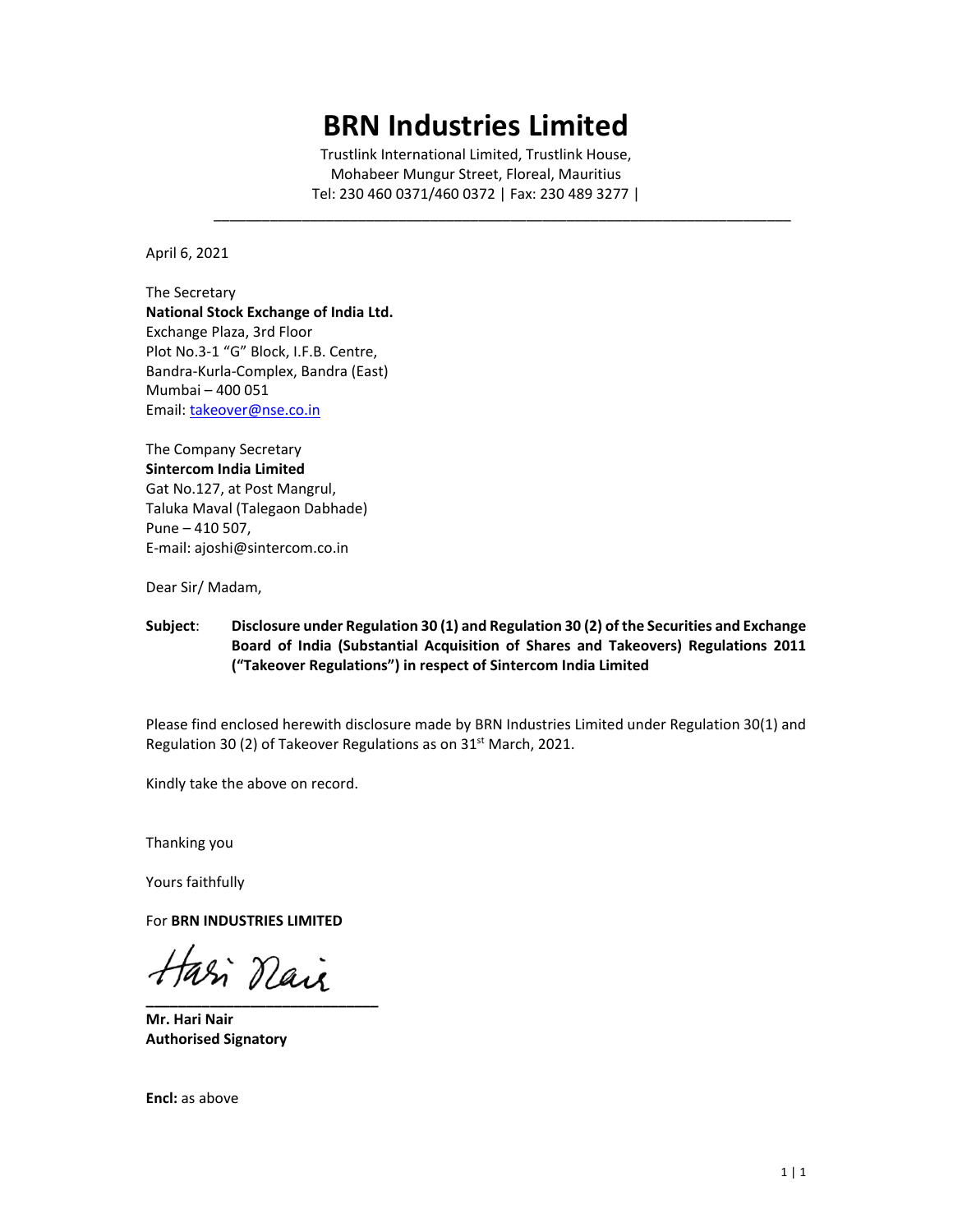#### **Disclosures under Regulation 30(1) and 30(2) of SEBI (Substantial Acquisition of Shares & Takeovers) Regulations, 2011**

| Part-A- Details of Shareholding |                                                                                                                                                                                                                                                                                                                             |                                          |                                                                        |                                                                    |  |
|---------------------------------|-----------------------------------------------------------------------------------------------------------------------------------------------------------------------------------------------------------------------------------------------------------------------------------------------------------------------------|------------------------------------------|------------------------------------------------------------------------|--------------------------------------------------------------------|--|
| 1.                              | Name of the Target Company (TC)                                                                                                                                                                                                                                                                                             | <b>Sintercom India Limited</b>           |                                                                        |                                                                    |  |
| 2.                              | Name(s) of the Stock Exchange(s) where the shares<br>of the TC are listed                                                                                                                                                                                                                                                   | National Stock Exchange of India Limited |                                                                        |                                                                    |  |
| 3.                              | Particulars of the shareholder(s):                                                                                                                                                                                                                                                                                          |                                          |                                                                        |                                                                    |  |
| a.                              | Name of person(s) together with Person Acting in<br>Concert (PAC) whose total holding (including that<br>in the form of shares, warrants, convertible<br>securities and any other instrument that would<br>entitle the holder to receive shares in the TC) is more<br>than 25% of the voting rights of the TC.<br><b>OR</b> |                                          |                                                                        |                                                                    |  |
|                                 |                                                                                                                                                                                                                                                                                                                             |                                          |                                                                        |                                                                    |  |
| b.                              | Name(s) of promoter(s), member of the promoter<br>group and PAC with him.                                                                                                                                                                                                                                                   | <b>BRN</b> Industries Limited            |                                                                        |                                                                    |  |
| 4.                              | Particulars of the shareholding of person(s)<br>mentioned at (3) above                                                                                                                                                                                                                                                      | Number of<br>shares                      | $\%$ w.r.t. total<br>share/voting<br>capital<br>wherever<br>applicable | $\%$ of total<br>diluted<br>share/voting<br>capital of TC<br>$(*)$ |  |
|                                 | As on March 31 <sup>st</sup> of the year, holding of:                                                                                                                                                                                                                                                                       |                                          |                                                                        |                                                                    |  |
| a)                              | Shares                                                                                                                                                                                                                                                                                                                      | 95,52,700                                | 37.38%                                                                 | 37.38%                                                             |  |
| b)                              | Voting Rights (otherwise than by shares)                                                                                                                                                                                                                                                                                    | $\overline{\phantom{0}}$                 |                                                                        |                                                                    |  |
| $\mathbf{c})$                   | Warrants,                                                                                                                                                                                                                                                                                                                   |                                          |                                                                        |                                                                    |  |
| d)                              | <b>Convertible Securities</b>                                                                                                                                                                                                                                                                                               |                                          |                                                                        |                                                                    |  |
| $\epsilon$                      | Any other instrument that would entitle the holder<br>to receive shares in the TC.                                                                                                                                                                                                                                          |                                          |                                                                        |                                                                    |  |
|                                 | <b>Total</b>                                                                                                                                                                                                                                                                                                                | 95,52,700                                | 37.38%                                                                 | 37.38%                                                             |  |

 **For BRN Industries Limited**  Has  **Hari Nair** 

**Authorised Signatory**  Place: Chicago Date: 06th April, 2021

**Note:** 

1. In case of promoter(s) making disclosure under regulation 30(2), no additional disclosure under regulation 30(1) is required.

(\*) Diluted share/voting capital means the total number of shares in the TC assuming full conversion of the outstanding convertible securities/warrants into equity shares of the TC.